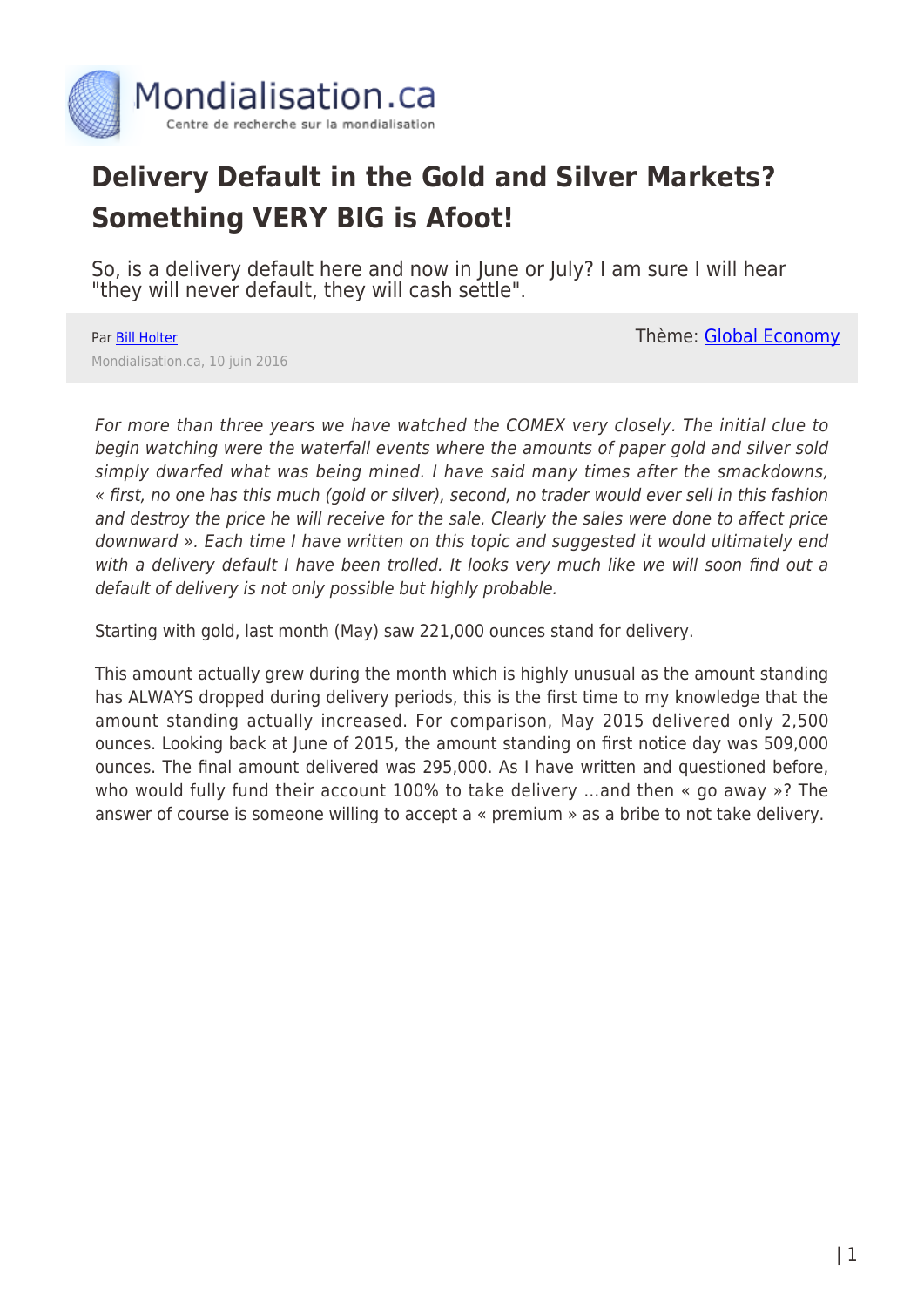## **Daily Commodity Futures Price Chart: Aug. 2016 Gold (COMEX)**



This June as you know does look to be quite interesting. The initial amount standing was 49.119 tons or over 1.5 million ounces. The amount dropped on day two by about 4 tons but has since gained back nearly all of it to stand at 49.11 tons. (If I am not mistaken, this month is the largest month of gold contracts ever standing for delivery.) Over 40 tons have already been served so we know these longs could not be persuaded to « go away ». We have seen no evidence of delivery for March, April or May. If we add these together with June, we have 65.813 tons standing with only 51.12 tons of registered gold.

My point is this, someone very real and very big is standing for gold. This « someone » would not be bribed to go away last month and does not look like they will go way this month!

Who is this long who all of a sudden cannot be bribed to stand down? As you know, I have speculated the Chinese (and Russia) have been positioning themselves to abandon the dollar as the reserve currency. I theorized nearly two years ago it was the Chinese who held the long month after month and rolled them …until they won't and then demand delivery. I still believe this is the case as the open interest in silver has stayed so high, only pockets as deep as a sovereign could have sustained the losses. It also needs to be said again, no market has ever seen open interest expand to all time record highs …while the price was plumbing multi year lows. A reconciliation will come at some point, either open interest needs to be washed out or price skyrockets, one or the other.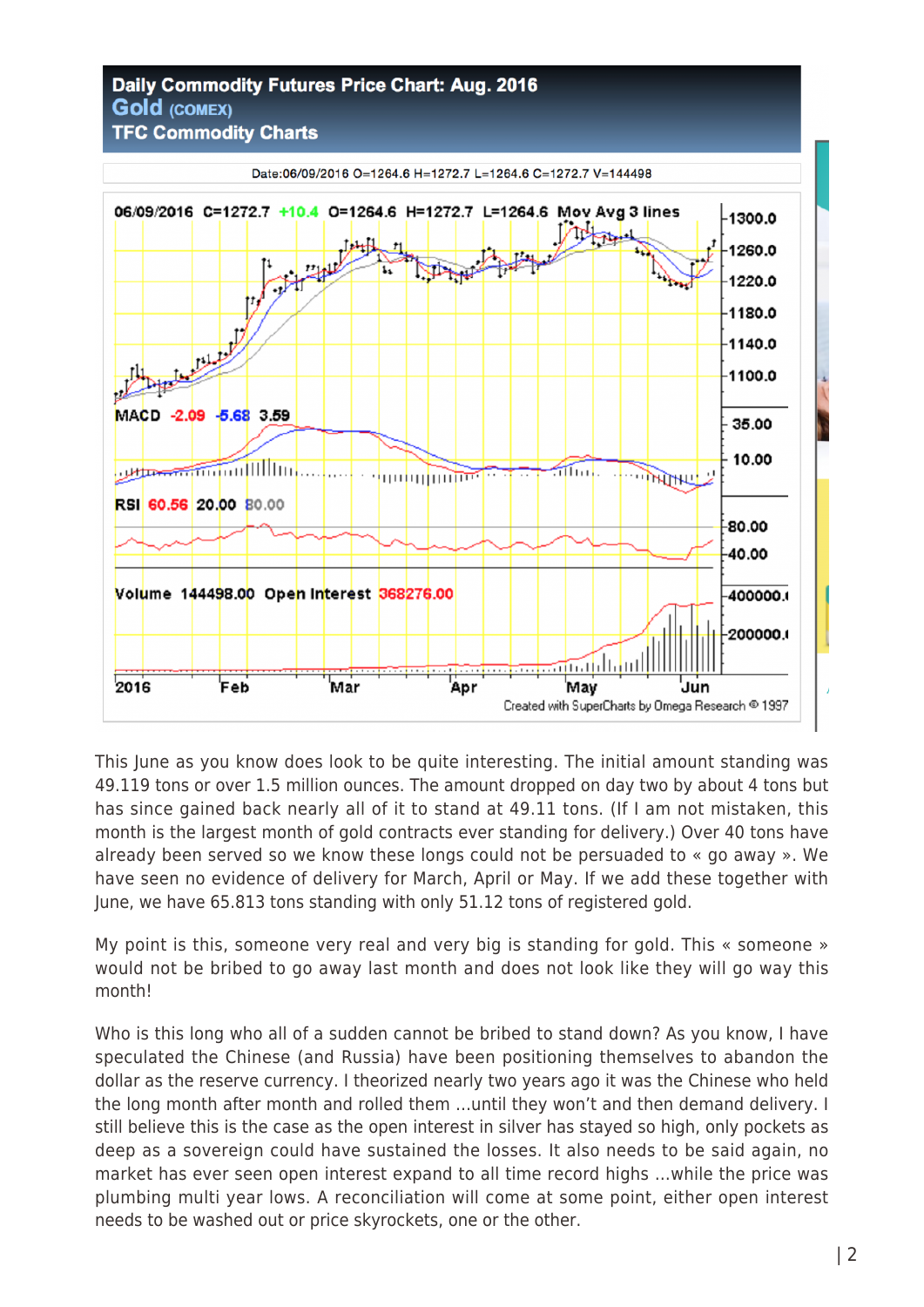Looking specifically at silver, we have a true potential atomic bomb in the works for July. COMEX claims to have 22,482,000 ounces registered and available for delivery. This number is an ALL TIME low for « registered » ounces. To put this number in perspective, it is less than \$400 million dollars and only about 10 days of global production. Also in perspective, customers have already withdrawn 12,244,000 ounces of silver in just the first 8 days of June! Finally, the real shocker is the July contract. First, the open interest for July of over 107,000 contracts is more than 50% of the entire open interest.

This represents over 536 MILLION OUNCES! Do you realize this amounts to over 60% of total global production on just one bourse and in just one single month? Obviously there will not still be 536 million ounces standing for delivery by July 1st, but as it stands now there are contracts open to deliver 24 ounces for every 1 ounce registered for delivery.

So, is a delivery default here and now in June or July? I am sure I will hear « they will never default, they will cash settle ». « Cash settlement » IS default, please do not delude yourself into thinking it isn't. If you believe cash settlement is OK, what will you think AFTERWARDS when your cash will not buy metal? There is no way to tell if it is here and now but it certainly looks possible. Something has definitely changed. The longs of the past who would stand on first notice day only to mysteriously disappear during the delivery period seem to have changed or …are now different entities. It is clear by looking at past deliveries and current inventories that COMEX is not meant to be a major delivery hub. It has been « used » to « price » gold even though very little real metal changed hands.

I believe this is about to change as actual gold being traded will become the pricing mechanism. The about face in the price action over the last six months and now the amounts standing tell you something very big is afoot. We already know that physical metal has been moving from West to East for years. I believe we are about to find out the pricing mechanism itself is being moved from West to East.

Stay tuned!

La source originale de cet article est Mondialisation.ca Copyright © [Bill Holter,](https://www.mondialisation.ca/author/holter) Mondialisation.ca, 2016

Articles Par : [Bill Holter](https://www.mondialisation.ca/author/holter)

## A propos :

Bill Holter writes and is partnered with Jim Sinclair at the newly formed Holter/Sinclair collaboration. Prior, he wrote for Miles Franklin from 2012-15. Bill worked as a retail stockbroker for 23 years, including 12 as a branch manager at A.G. Edwards. He left Wall Street in late 2006 to avoid potential liabilities related to management of paper assets. In retirement he and his family moved to Costa Rica where he lived until 2011 when he moved back to the United States. Bill was a